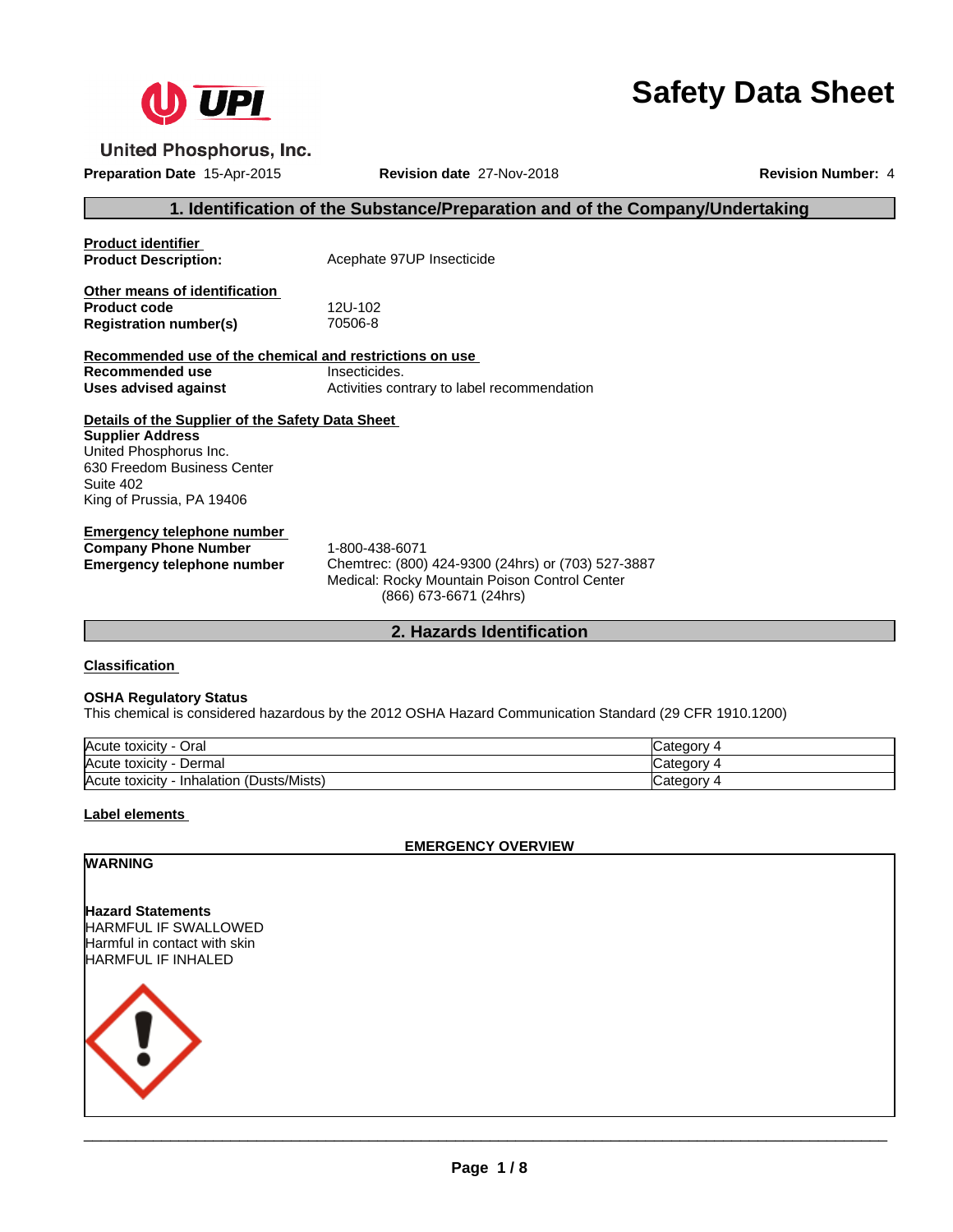$\overline{1}$ 

 $\overline{\phantom{a}}$ 

| <b>Appearance</b> Fine, white                                   | <b>Physical state</b> powder Highly | <b>Odor</b> rotten Cabbage |
|-----------------------------------------------------------------|-------------------------------------|----------------------------|
|                                                                 | hydroscopic                         |                            |
| <b>Precautionary Statements - Prevention</b>                    |                                     |                            |
| Wash face, hands and any exposed skin thoroughly after handling |                                     |                            |
| Do not eat, drink or smoke when using this product              |                                     |                            |

 $\overline{\phantom{a}}$  ,  $\overline{\phantom{a}}$  ,  $\overline{\phantom{a}}$  ,  $\overline{\phantom{a}}$  ,  $\overline{\phantom{a}}$  ,  $\overline{\phantom{a}}$  ,  $\overline{\phantom{a}}$  ,  $\overline{\phantom{a}}$  ,  $\overline{\phantom{a}}$  ,  $\overline{\phantom{a}}$  ,  $\overline{\phantom{a}}$  ,  $\overline{\phantom{a}}$  ,  $\overline{\phantom{a}}$  ,  $\overline{\phantom{a}}$  ,  $\overline{\phantom{a}}$  ,  $\overline{\phantom{a}}$ 

Wear protective gloves/protective clothing/eye protection/face protection

Do not get in eyes, on skin, or on clothing

Use only outdoors or in a well-ventilated area

IF ON SKIN: Wash with plenty of soap and water Call a POISON CENTER or doctor if you feel unwell Wash contaminated clothing before reuse IF INHALED: Remove victim to fresh air and keep at rest in a position comfortable for breathing Call a POISON CENTER or doctor if you feel unwell IF SWALLOWED: Call a POISON CENTER or doctor/physician if you feel unwell Rinse mouth

#### **Precautionary Statements - Disposal**

Dispose of contents/container to an approved waste disposal plant

#### **Hazards Not Otherwise Classified (HNOC)**

**OTHER INFORMATION**

• Toxic to aquatic life

### **3. Composition/information on Ingredients**

| <b>Chami</b><br>name | CAS<br>, Nc                     | ำınhı ∙<br>. . |
|----------------------|---------------------------------|----------------|
| Acephate             | 30560-<br>ч-<br>$\cdot$ $\cdot$ |                |

If CAS number is "proprietary", the specific chemical identity and percentage of composition has been withheld as a trade secret.

| 4. First aid measures                                       |                                                                                                                                                                                                                             |  |
|-------------------------------------------------------------|-----------------------------------------------------------------------------------------------------------------------------------------------------------------------------------------------------------------------------|--|
| <b>FIRST AID MEASURES</b>                                   |                                                                                                                                                                                                                             |  |
| Eye contact                                                 | Hold eye open and rinse slowly and gently with water for 15 - 20 minutes. Remove contact<br>lenses, if present, after 5 minutes, then continue rinsing eye. Call a poison control center or<br>doctor for treatment advice. |  |
| <b>Skin contact</b>                                         | Wash off immediately with soap and plenty of water for at least 15 minutes. Call a poison<br>control center or doctor for treatment advice.                                                                                 |  |
| <b>Inhalation</b>                                           | Move person to fresh air. If person is not breathing, call 911 or an ambulance, then give<br>artificial respiration, preferably mouth-to-mouth if possible. Call a physician or poison<br>control center immediately.       |  |
| Ingestion                                                   | Call a physician or poison control center immediately. Never give anything by mouth to an<br>unconscious person. Clean mouth with water.                                                                                    |  |
| <b>Protection of First-aiders</b>                           | Use personal protective equipment. Avoid contact with skin, eyes and clothing.                                                                                                                                              |  |
| Most Important Symptoms and Effects, Both Acute and Delayed |                                                                                                                                                                                                                             |  |
| <b>Most Important Symptoms and</b><br><b>Effects</b>        | no data available.                                                                                                                                                                                                          |  |
|                                                             | Indication of Any Immediate Medical Attention and Special Treatment Needed                                                                                                                                                  |  |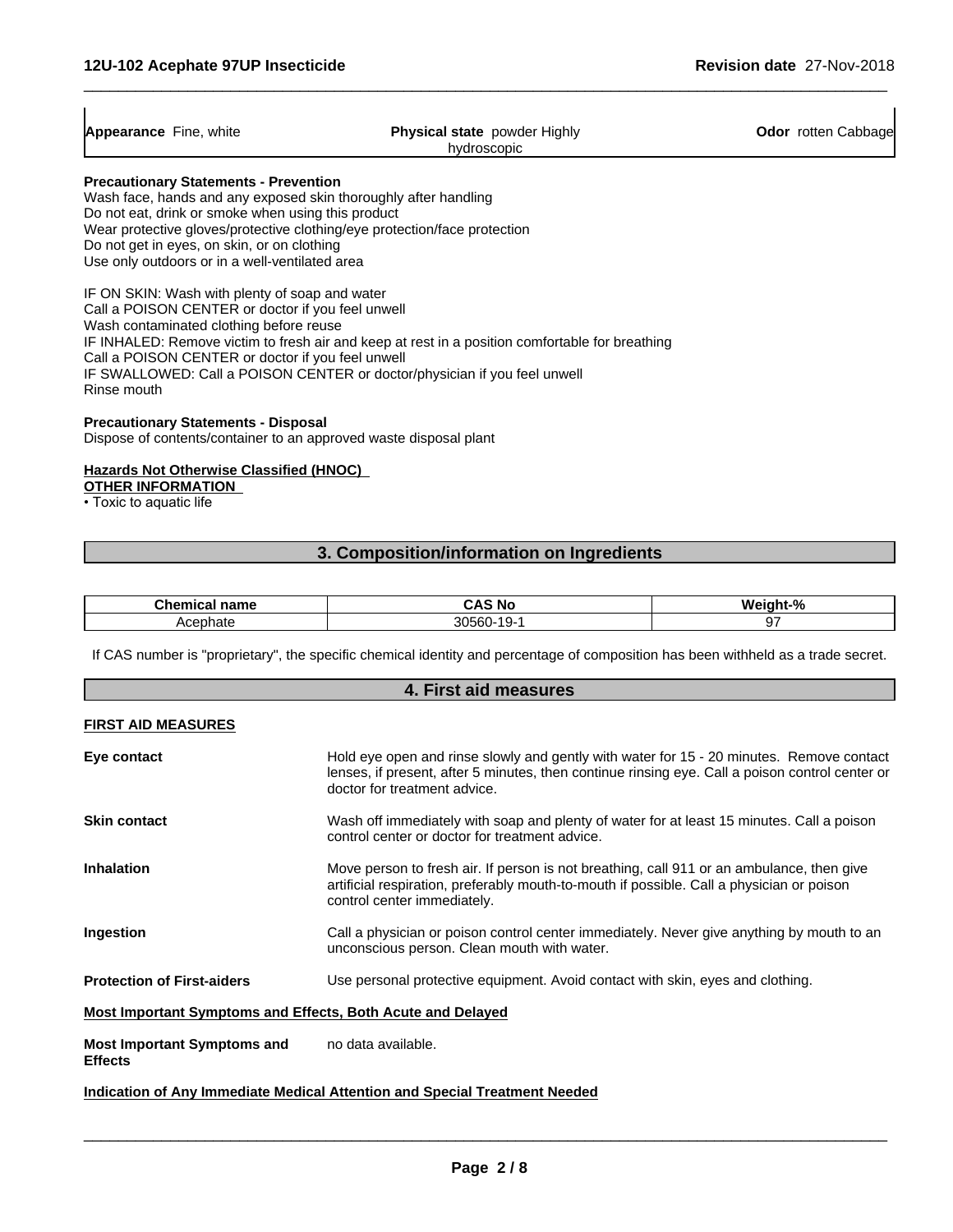**Notes to physician Cholinesterase inhibitor.** Atropine is antidotal. PAM may alos be used in conjunction with atropine but should not be used alone.

 $\overline{\phantom{a}}$  ,  $\overline{\phantom{a}}$  ,  $\overline{\phantom{a}}$  ,  $\overline{\phantom{a}}$  ,  $\overline{\phantom{a}}$  ,  $\overline{\phantom{a}}$  ,  $\overline{\phantom{a}}$  ,  $\overline{\phantom{a}}$  ,  $\overline{\phantom{a}}$  ,  $\overline{\phantom{a}}$  ,  $\overline{\phantom{a}}$  ,  $\overline{\phantom{a}}$  ,  $\overline{\phantom{a}}$  ,  $\overline{\phantom{a}}$  ,  $\overline{\phantom{a}}$  ,  $\overline{\phantom{a}}$ 

#### **5. Fire-fighting measures**

#### **Suitable extinguishing media**

Carbon dioxide (CO2). Water spray. Dry chemical. Foam. Use extinguishing measures that are appropriate to local circumstances and the surrounding environment.

**Unsuitable extinguishing media** no data available.

#### **Specific hazards arising from the chemical**

No information available.

**Hazardous combustion products**Carbon dioxide (CO2). Sulfur oxides. Oxides of nitrogen. Oxides of phosphorous.

#### **Explosion data**

#### **Protective equipment and precautions for firefighters**

Use personal protective equipment.As in any fire, wear self-contained breathing apparatus pressure-demand, MSHA/NIOSH (approved or equivalent) and full protective gear.

|                                                              | 6. Accidental release measures                                                                                                                                                                                                                                                                                                                                                                                                                               |
|--------------------------------------------------------------|--------------------------------------------------------------------------------------------------------------------------------------------------------------------------------------------------------------------------------------------------------------------------------------------------------------------------------------------------------------------------------------------------------------------------------------------------------------|
|                                                              | <b>Personal precautions, protective equipment and emergency procedures</b>                                                                                                                                                                                                                                                                                                                                                                                   |
| <b>Personal Precautions</b>                                  | Avoid contact with skin and eyes. Provide adequate ventilation. Take precautionary<br>measures against static discharges. Use personal protective equipment.                                                                                                                                                                                                                                                                                                 |
| <b>Environmental Precautions</b>                             |                                                                                                                                                                                                                                                                                                                                                                                                                                                              |
| <b>Environmental precautions</b>                             | Consult a regulatory specialist to determine appropriate state or local reporting<br>requirements, for assistance in waste characterization and/or hazardous waste disposal<br>and other requirements listed in pertinent environmental permits. Do not flush into surface<br>water or sanitary sewer system. Do not allow material to contaminate ground water system.<br>Local authorities should be advised if significant spillages cannot be contained. |
| Methods and material for containment and cleaning up         |                                                                                                                                                                                                                                                                                                                                                                                                                                                              |
| <b>Methods for Clean-Up</b>                                  | Sweep up and shovel into suitable containers for disposal. Reduce dust spreading with<br>water spray, collect rinsate. Shovel or sweep up.                                                                                                                                                                                                                                                                                                                   |
|                                                              | 7. Handling and Storage                                                                                                                                                                                                                                                                                                                                                                                                                                      |
| <b>Precautions for safe handling</b>                         |                                                                                                                                                                                                                                                                                                                                                                                                                                                              |
| <b>Handling</b>                                              | Wear personal protective equipment. Avoid contact with skin and eyes. Avoid dust<br>formation in confined areas. Remove and wash contaminated clothing before re-use. Do<br>not eat, drink or smoke when using this product.                                                                                                                                                                                                                                 |
| Conditions for safe storage, including any incompatibilities |                                                                                                                                                                                                                                                                                                                                                                                                                                                              |
| <b>Storage</b>                                               | Keep containers tightly closed in a cool, well-ventilated place. Keep out of the reach of<br>children. Store in an area where cross-contamination with pesticides, fertilizers, food or<br>feed could not occur.                                                                                                                                                                                                                                             |
| incompatible materials                                       | Alkaline.                                                                                                                                                                                                                                                                                                                                                                                                                                                    |
|                                                              | 8. Exposure Controls/Personal Protection                                                                                                                                                                                                                                                                                                                                                                                                                     |
| <b>Exposure guidelines</b>                                   | This product does not contain any hazardous materials with occupational exposure limits<br>established by the region specific regulatory bodies.                                                                                                                                                                                                                                                                                                             |
|                                                              |                                                                                                                                                                                                                                                                                                                                                                                                                                                              |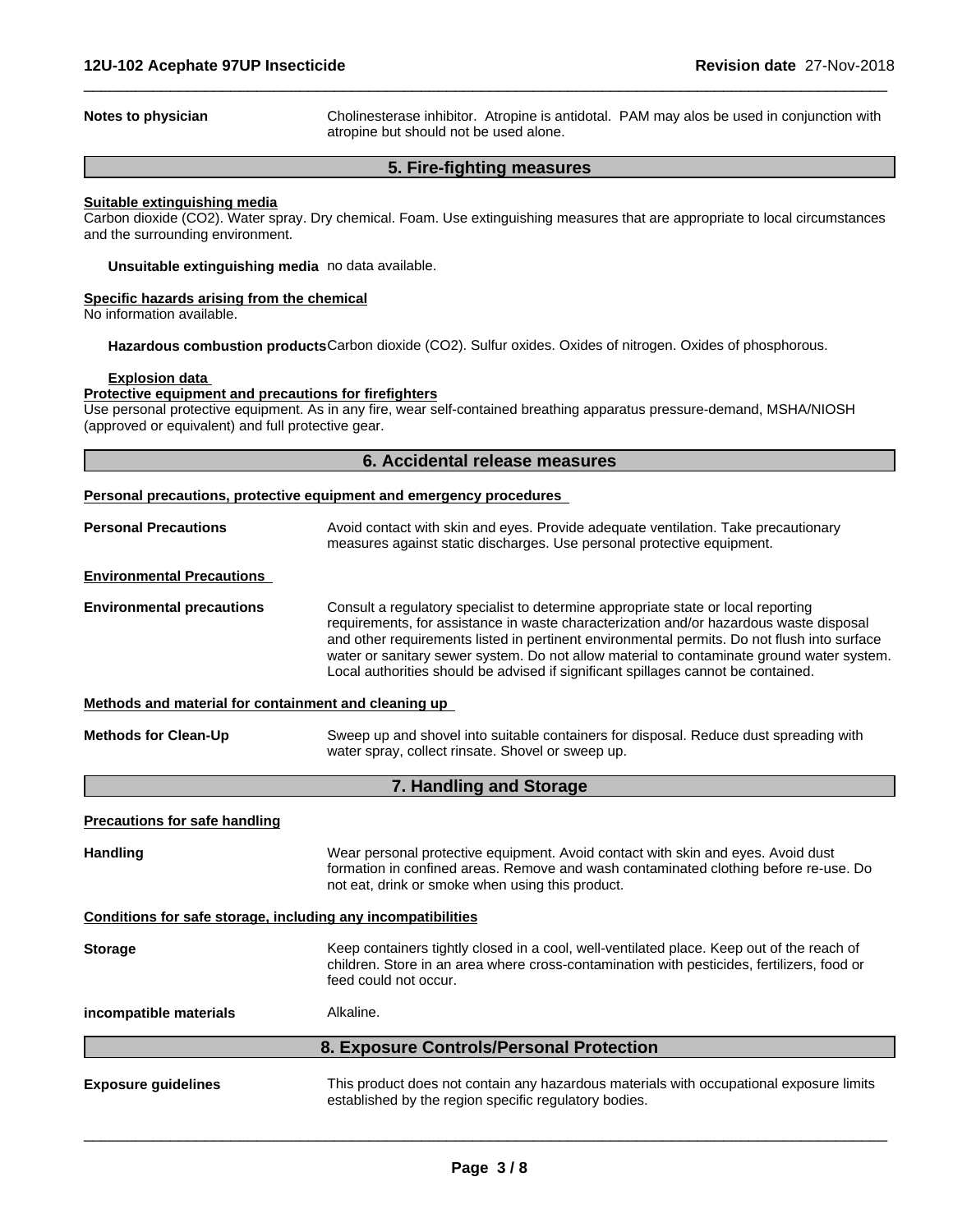| <b>Engineering controls</b>   | Investigate engineering techniques to reduce exposures. Local mechanical exhaust<br>ventilation is preferred. Consult ACGIH ventilation manual or NFPA Standard 91 for design<br>of exhaust systems.                                                                                                                                                                                                                                                                                                                                                                                                                                                                                                                                                                        |
|-------------------------------|-----------------------------------------------------------------------------------------------------------------------------------------------------------------------------------------------------------------------------------------------------------------------------------------------------------------------------------------------------------------------------------------------------------------------------------------------------------------------------------------------------------------------------------------------------------------------------------------------------------------------------------------------------------------------------------------------------------------------------------------------------------------------------|
| Personal protective equipment |                                                                                                                                                                                                                                                                                                                                                                                                                                                                                                                                                                                                                                                                                                                                                                             |
| <b>Eye/Face Protection</b>    | Use eye protection to avoid eye contact. Where there is potential for eye contact have eye<br>flushing equipment available. Safety glasses with side-shields.                                                                                                                                                                                                                                                                                                                                                                                                                                                                                                                                                                                                               |
| <b>Skin protection</b>        | Wear protective gloves/clothing. Chemical resistant footwear plus socks.                                                                                                                                                                                                                                                                                                                                                                                                                                                                                                                                                                                                                                                                                                    |
| <b>Respiratory protection</b> | Where airborne exposure is likely, use NIOSH approved respiratory protection equipment<br>appropriate to the material and/or its components. Full facepiece equipment is<br>recommended and, if used, replaces need for face shield and/or chemical goggles. If<br>exposures cannot be kept at a minimum with engineering controls, consult respirator<br>manufacturer to determine appropriate type equipment for given application. Observe<br>respirator use limitations specified by NIOSH or the manufacturer. For emergency and<br>other conditions where there may be a potential for significant exposure, use an approved<br>full face positive-pressure, self-contained breathing apparatus. Respiratory protection<br>programs must comply with 29 CFR 1910.134. |

 $\overline{\phantom{a}}$  ,  $\overline{\phantom{a}}$  ,  $\overline{\phantom{a}}$  ,  $\overline{\phantom{a}}$  ,  $\overline{\phantom{a}}$  ,  $\overline{\phantom{a}}$  ,  $\overline{\phantom{a}}$  ,  $\overline{\phantom{a}}$  ,  $\overline{\phantom{a}}$  ,  $\overline{\phantom{a}}$  ,  $\overline{\phantom{a}}$  ,  $\overline{\phantom{a}}$  ,  $\overline{\phantom{a}}$  ,  $\overline{\phantom{a}}$  ,  $\overline{\phantom{a}}$  ,  $\overline{\phantom{a}}$ 

#### **General hygiene considerations**

Do not eat, drink or smoke when using this product. Remove and wash contaminated clothing before re-use. Wear suitable gloves and eye/face protection. Wash hands and face before breaks and immediately after handling the product.

### **9. Physical and Chemical Properties**

#### **Information on basic physical and chemical properties**

| <b>Physical state</b>                                          | powder Highly hydroscopic           |                   |                |
|----------------------------------------------------------------|-------------------------------------|-------------------|----------------|
| Appearance                                                     | Fine, white                         | Odor              | rotten Cabbage |
| color                                                          | No information available            |                   |                |
| <b>Property</b>                                                | <b>VALUES</b>                       | Remarks/ • Method |                |
| рH                                                             | 4                                   |                   |                |
| <b>Melting point/freezing point</b>                            | 5 °C / 41 °F                        |                   |                |
| <b>Boiling Point/Range</b>                                     | No information available            |                   |                |
| <b>Flash Point</b>                                             | No information available***         |                   |                |
| <b>Evaporation Rate</b>                                        | No information available            |                   |                |
| Flammability (solid, gas)                                      | No information available            |                   |                |
| <b>Flammability limit in air</b>                               |                                     |                   |                |
| <b>Upper Flammability Limit</b>                                | No information available            |                   |                |
| <b>Lower Flammability Limit</b>                                | No information available            |                   |                |
| vapor pressure                                                 | 1.7 X 10-6 mmHG @24 C (acephate)    |                   |                |
| <b>Vapor Density</b>                                           | No information available            |                   |                |
| <b>Specific gravity</b>                                        | No information available            |                   |                |
| <b>Water solubility</b>                                        | No information available            |                   |                |
| <b>Solubility in Other Solvents</b>                            | No information available            |                   |                |
| Partition coefficient: n-octanol/waterNo information available |                                     |                   |                |
| <b>Autoignition temperature</b>                                | no data available                   |                   |                |
| <b>Decomposition temperature</b>                               | No information available            |                   |                |
| <b>Viscosity, kinematic</b>                                    | No information available            |                   |                |
| <b>Dynamic viscosity</b>                                       | No information available            |                   |                |
| <b>Explosive properties</b>                                    | No information available            |                   |                |
| <b>Oxidizing properties</b>                                    | No information available            |                   |                |
| <b>OTHER INFORMATION</b>                                       |                                     |                   |                |
| <b>Softening point</b>                                         | No information available            |                   |                |
| molecular weight                                               | No information available            |                   |                |
| <b>VOC Content</b>                                             | No information available            |                   |                |
| <b>Liquid Density</b>                                          | No information available            |                   |                |
| <b>Bulk density</b>                                            | $0.55$ g/cc                         |                   |                |
|                                                                | <b>10. Stability and Reactivity</b> |                   |                |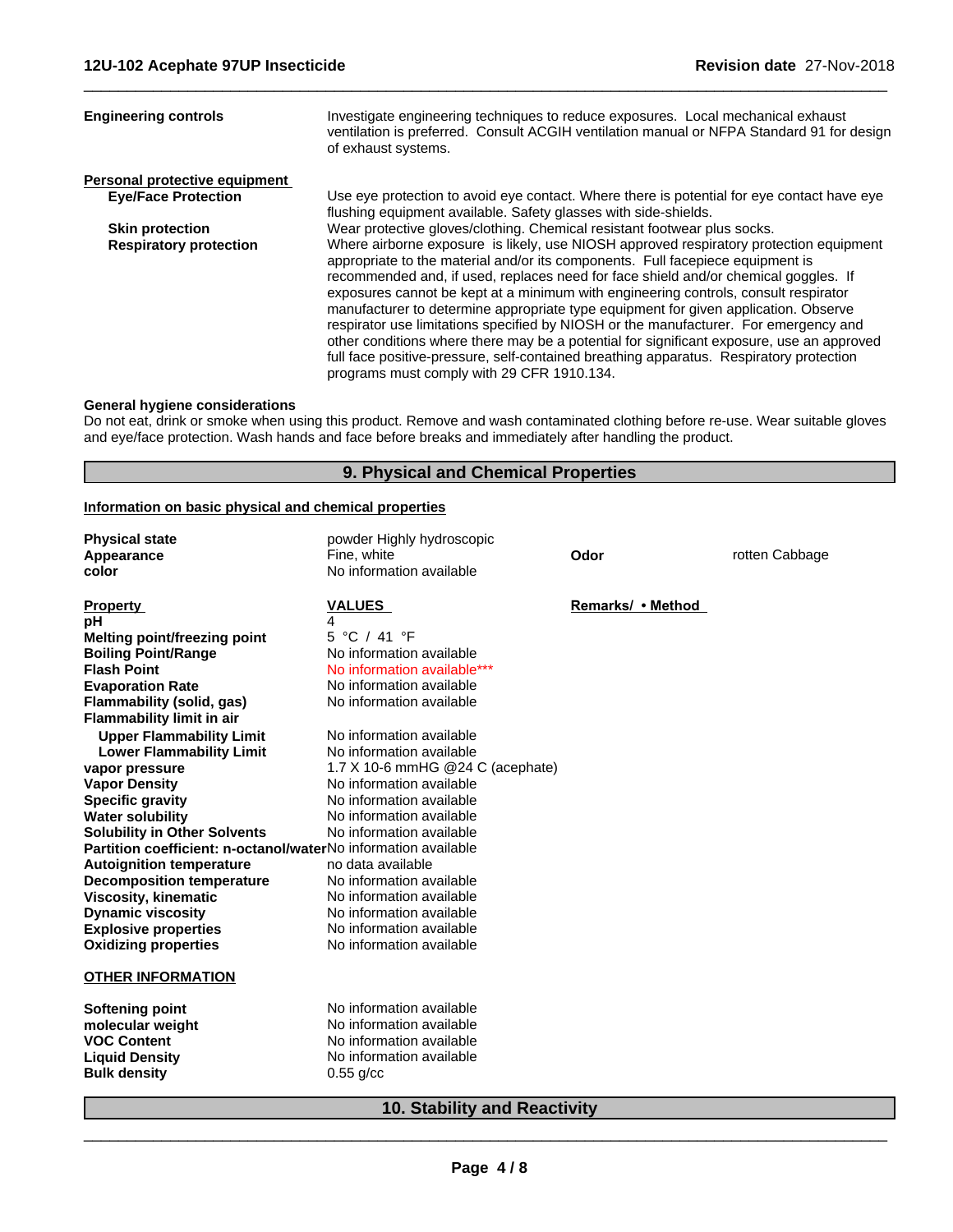#### **Reactivity**

no data available

#### **Chemical stability**

Stable under recommended storage conditions.

#### **Possibility of hazardous reactions**

None under normal processing.

#### **Conditions to avoid**

Not known. Excess moisture.

# **incompatible materials**

Alkaline.

#### **Hazardous decomposition products**

Oxides of sulfur. Oxides of nitrogen. Oxides of phosphorous.

# **11. Toxicological Information**

 $\overline{\phantom{a}}$  ,  $\overline{\phantom{a}}$  ,  $\overline{\phantom{a}}$  ,  $\overline{\phantom{a}}$  ,  $\overline{\phantom{a}}$  ,  $\overline{\phantom{a}}$  ,  $\overline{\phantom{a}}$  ,  $\overline{\phantom{a}}$  ,  $\overline{\phantom{a}}$  ,  $\overline{\phantom{a}}$  ,  $\overline{\phantom{a}}$  ,  $\overline{\phantom{a}}$  ,  $\overline{\phantom{a}}$  ,  $\overline{\phantom{a}}$  ,  $\overline{\phantom{a}}$  ,  $\overline{\phantom{a}}$ 

#### **Information on Likely Routes of Exposure**

| <b>Product information</b>                                                                                                                                                                                                                                                                                                     | Acephate 97UP<br>Eye irritation - minimal with clearing within 24 hrs<br>Skin irritation<br>- non-irritating<br>Dermal toxicity - LD50 (rabbit) >2 g/kg<br>- LD50 (male rat) 688mg/kg.<br>Oral toxicity<br>LD50 (female rat) 1127 mg/kg<br>LD50 (combined sexes) 846 mg/kg<br>Inahalation tox - LC50 4hr (rats) > 2.13 mg/L |
|--------------------------------------------------------------------------------------------------------------------------------------------------------------------------------------------------------------------------------------------------------------------------------------------------------------------------------|-----------------------------------------------------------------------------------------------------------------------------------------------------------------------------------------------------------------------------------------------------------------------------------------------------------------------------|
| <b>Inhalation</b>                                                                                                                                                                                                                                                                                                              | May be harmful if inhaled.                                                                                                                                                                                                                                                                                                  |
| Eye contact                                                                                                                                                                                                                                                                                                                    | Mild eye irritant.                                                                                                                                                                                                                                                                                                          |
| <b>Skin contact</b>                                                                                                                                                                                                                                                                                                            | May cause irritation.                                                                                                                                                                                                                                                                                                       |
| Ingestion                                                                                                                                                                                                                                                                                                                      | MAY BE HARMFUL IF SWALLOWED.                                                                                                                                                                                                                                                                                                |
| <b>Information on Toxicological Effects</b>                                                                                                                                                                                                                                                                                    |                                                                                                                                                                                                                                                                                                                             |
| <b>Symptoms</b>                                                                                                                                                                                                                                                                                                                | No information available.                                                                                                                                                                                                                                                                                                   |
|                                                                                                                                                                                                                                                                                                                                |                                                                                                                                                                                                                                                                                                                             |
|                                                                                                                                                                                                                                                                                                                                | Delayed and immediate effects as well as chronic effects from short and long-term exposure                                                                                                                                                                                                                                  |
|                                                                                                                                                                                                                                                                                                                                | No information available.<br>no data available.<br>The information below indicates whether any agency has listed any ingredient as a                                                                                                                                                                                        |
|                                                                                                                                                                                                                                                                                                                                | carcinogen.<br>Not Available.<br>no data available.<br>no data available.<br>No information available.                                                                                                                                                                                                                      |
|                                                                                                                                                                                                                                                                                                                                |                                                                                                                                                                                                                                                                                                                             |
| <b>Sensitization</b><br><b>Mutagenic effects</b><br>Carcinogenicity<br><b>Reproductive effects</b><br><b>STOT - Single Exposure</b><br><b>STOT - Repeated Exposure</b><br><b>Aspiration hazard</b><br><b>Numerical Measures of Toxicity - Product information</b><br>LD50 Oral<br><b>LD50 Dermal</b><br><b>LC50 Inhalation</b> | 688 mg/kg (rat)<br>2000 mg/kg (rat)<br>$> 2.13$ mg/l (rat)                                                                                                                                                                                                                                                                  |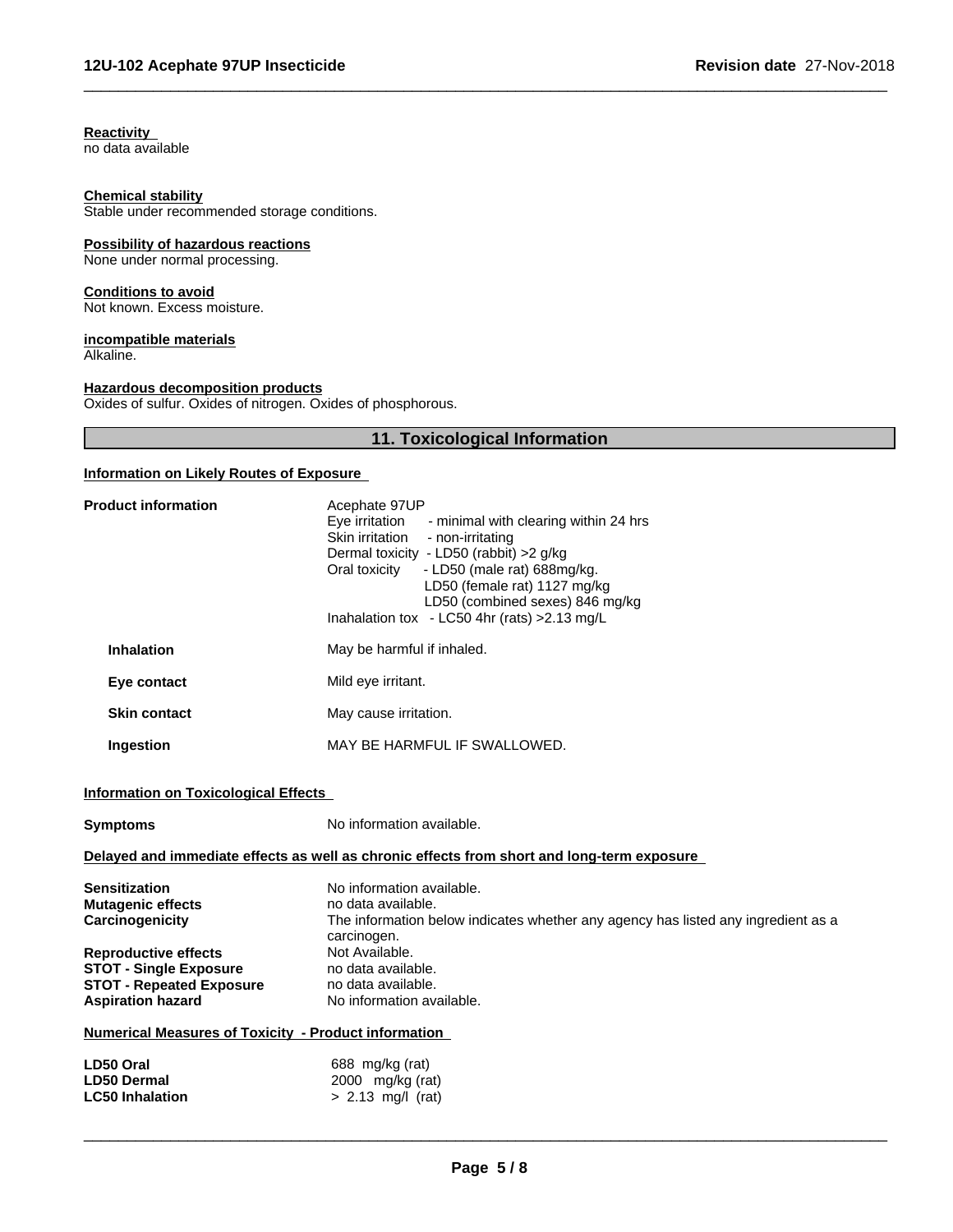# **12. Ecological Information**

 $\overline{\phantom{a}}$  ,  $\overline{\phantom{a}}$  ,  $\overline{\phantom{a}}$  ,  $\overline{\phantom{a}}$  ,  $\overline{\phantom{a}}$  ,  $\overline{\phantom{a}}$  ,  $\overline{\phantom{a}}$  ,  $\overline{\phantom{a}}$  ,  $\overline{\phantom{a}}$  ,  $\overline{\phantom{a}}$  ,  $\overline{\phantom{a}}$  ,  $\overline{\phantom{a}}$  ,  $\overline{\phantom{a}}$  ,  $\overline{\phantom{a}}$  ,  $\overline{\phantom{a}}$  ,  $\overline{\phantom{a}}$ 

#### **ecotoxicity**

Acephate = Highly toxic to bees (1.2 ug/bee) Toxic to birds. Rainbow trout LC50 (96 hr) =  $>1000$  mg/L Bluegill LC50 (96 hr) =  $>2000$  mg/L Mallard duck Oral  $LDS0 = 350$  mg/kg

#### **Persistence/Degradability**

no data available.

### **Bioaccumulation/ Accumulation**

No information available.

#### **Other Adverse Effects**

Acephate tech in diet causes adverse effects on reproduction in Mallard ducks (NOEL >5 ppm <20 ppm) and in Bobwhite quail (NOEL >20 ppm <80 ppm) .

| <b>13. Disposal Considerations</b> |                                                                                                                                                                                                                                                                                                                                                                                                                                                                      |  |
|------------------------------------|----------------------------------------------------------------------------------------------------------------------------------------------------------------------------------------------------------------------------------------------------------------------------------------------------------------------------------------------------------------------------------------------------------------------------------------------------------------------|--|
| <b>Waste Treatment Methods</b>     |                                                                                                                                                                                                                                                                                                                                                                                                                                                                      |  |
| <b>Waste Disposal Method</b>       | Pesticide wastes are acutely hazardous. Improper disposal of excess pesticide or rinsate is<br>a violation of Federal law. If the wastes cannot be disposed of by use or according to label<br>instructions, contact your State Pesticide or Environmental Control Agency, or the<br>Hazardous Waste representative at the nearest EPA Regional Office for guidance. Dispose<br>of in accordance with all applicable federal, state, and local laws and regulations. |  |
| Contaminated packaging             | Non refillable container. Do not reuse this container. Completely empty bag into application<br>equipment. Then offer for recycling if available or dispose of empty bag in a sanitary landfill<br>or by incineration or, if allowed by state and local authorities, by burning. If burned, stay out<br>of smoke. Refer to product label.                                                                                                                            |  |

# **14. Transport Information**

| <b>DOT</b>  | <b>NOT REGULATED</b> |
|-------------|----------------------|
| <b>ICAO</b> | <b>NOT REGULATED</b> |
| <b>IATA</b> | <b>NOT REGULATED</b> |
| <b>IMDG</b> | <b>NOT REGULATED</b> |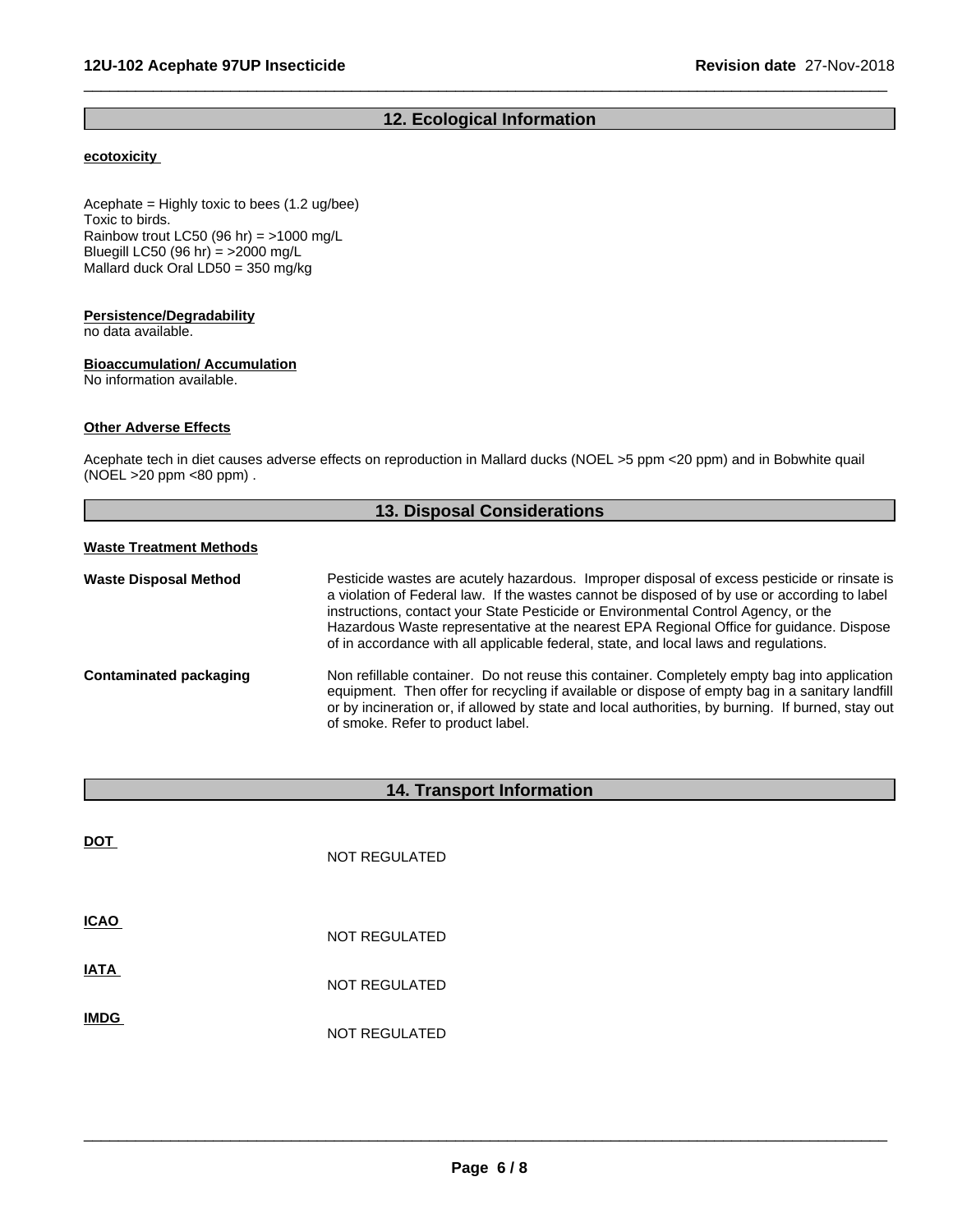### **15. Regulatory Information**

 $\overline{\phantom{a}}$  ,  $\overline{\phantom{a}}$  ,  $\overline{\phantom{a}}$  ,  $\overline{\phantom{a}}$  ,  $\overline{\phantom{a}}$  ,  $\overline{\phantom{a}}$  ,  $\overline{\phantom{a}}$  ,  $\overline{\phantom{a}}$  ,  $\overline{\phantom{a}}$  ,  $\overline{\phantom{a}}$  ,  $\overline{\phantom{a}}$  ,  $\overline{\phantom{a}}$  ,  $\overline{\phantom{a}}$  ,  $\overline{\phantom{a}}$  ,  $\overline{\phantom{a}}$  ,  $\overline{\phantom{a}}$ 

This chemical is a pesticide product registered by the Environmental Protection Agency and is subject to certain labeling requirements under federal pesticide law. These requirements differ from the classification criteria and hazard information required for safety data sheets, and for workplace labels of non-pesticide chemicals. Following is the hazard information as required on the pesticide label:

| signal word                      | <b>CAUTION</b>                                                                                                                                                               |
|----------------------------------|------------------------------------------------------------------------------------------------------------------------------------------------------------------------------|
| <b>Ventilation Control</b>       | PESTICIDE APPLICATORS & WORKERS THESE WORKERS MUST REFER TO<br>PRODUCT LABELING AND DIRECTIONS FOR USE IN ACCORDANCE WITH EPA<br>WORKER PROTECTION STANDARD 40 CFR PART 170. |
| <b>International Inventories</b> |                                                                                                                                                                              |
| <b>USINV</b>                     | Present                                                                                                                                                                      |
| <b>DSL/NDSL</b>                  | Not present                                                                                                                                                                  |
| EINECS/                          | Present                                                                                                                                                                      |
| <b>ELINCS</b>                    |                                                                                                                                                                              |
| <b>ENCS</b>                      | Not Present                                                                                                                                                                  |
| China                            | Present                                                                                                                                                                      |
| <b>KECL</b>                      | Present                                                                                                                                                                      |
| <b>PICCS</b>                     | Present                                                                                                                                                                      |
| <b>AICS</b>                      | Present                                                                                                                                                                      |
| <b>TSCA</b>                      | Not Present                                                                                                                                                                  |

 **TSCA** - United States Toxic Substances Control Act Section 8(b) Inventory

 **DSL/NDSL** - Canadian Domestic Substances List/Non-Domestic Substances List

 **EINECS/ELINCS** - European Inventory of Existing Commercial Chemical Substances/EU List of Notified Chemical Substances

 **ENCS** - Japan Existing and New Chemical Substances

 **IECSC** - China Inventory of Existing Chemical Substances

 **KECL** - Korean Existing and Evaluated Chemical Substances

 **PICCS** - Philippines Inventory of Chemicals and Chemical Substances

 **AICS** - Australian Inventory of Chemical Substances

# **Federal Regulations**

#### **SARA 313**

Section 313 of Title III of the Superfund Amendments and Reauthorization Act of 1986 (SARA). This product contains a chemical or chemicals which are subject to the reporting requirements of the Act and Title 40 of the Code of Federal Regulations, Part 372:

| Acute health hazard               | ves |  |
|-----------------------------------|-----|--|
| Chronic health hazard             | No. |  |
| Fire hazard                       | No. |  |
| Sudden release of pressure hazard | No. |  |
| <b>Reactive Hazard</b>            | N٥  |  |

**CERCLA** Not applicable

**CERCLA SARA Product RQ** 0

**RCRA Pesticide Information**

**State Regulations**